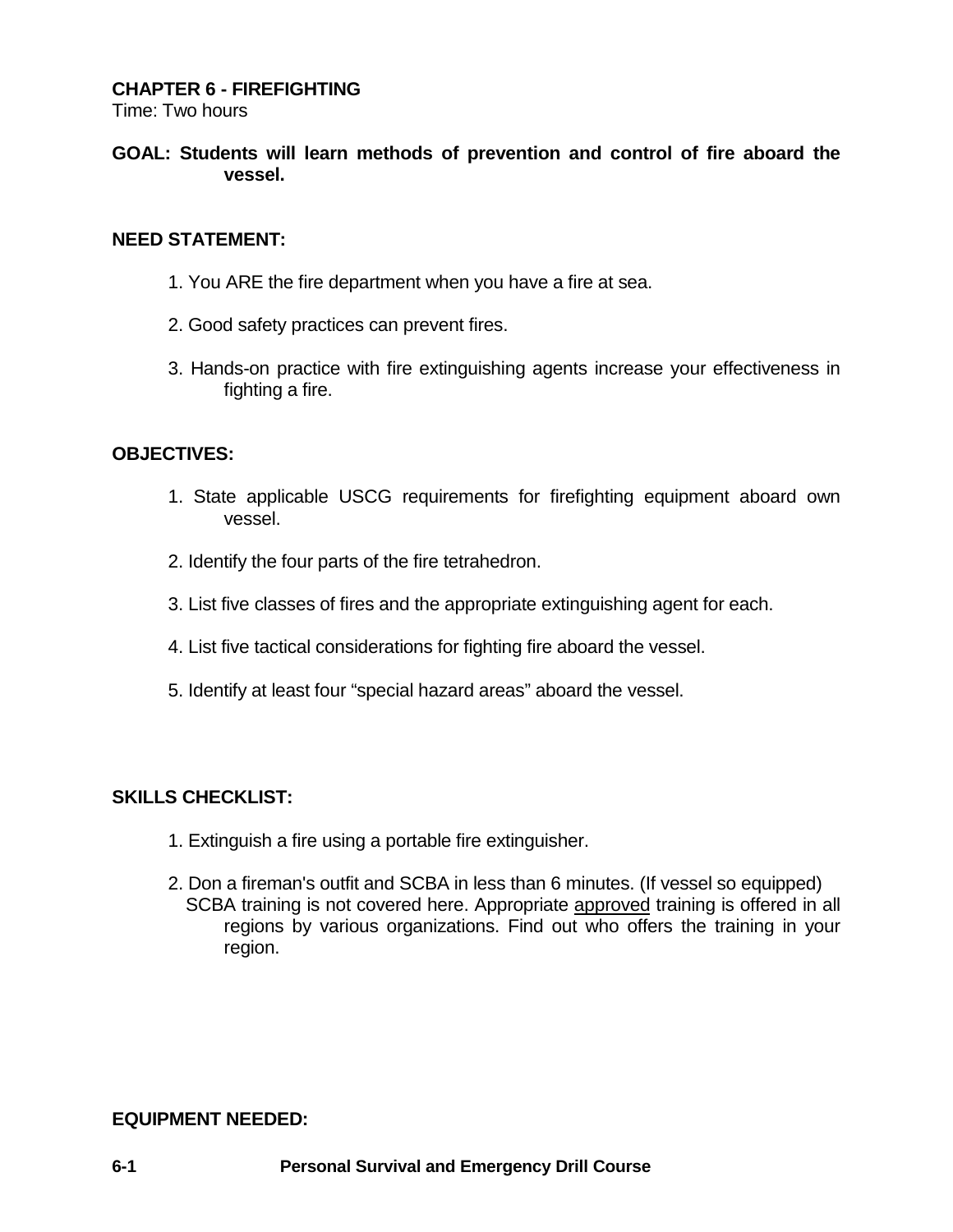Turn-out gear and helmets with face shields recommended.

Burn pan

Fire extinguishers (15#  $CO<sub>2</sub>$ , 20# dry chem or 2.2 gallon foam) enough for use by each student

Leather gloves

Road flare taped to a long handle or propane torch with long nozzle (for igniting fires)

#### **TEACHING TIPS:**

- \*Local examples of boat fires are plentiful and can be obtained from students, fire department, harbormaster, or USCG. Examine select accounts and discuss how the events were handled.
- \*WARNING: Fires and firefighting are dangerous! Beware of toxic fumes produced by fires especially in enclosed spaces.
- \*Work with your local fire department to conduct a safe and well supervised practical with stand by equipment. They are also a source of turn out gear, coats and helmets with face shields which should be worn by students when extinguishing fires.
- \*Fire practicals are expensive; figure cost of recharging extinguishers into course fee.
- \*If the local fire department is not involved in the practical, call and notify them of the burn location.
- \*For more detailed information see page 5-14 for "Conducting Fire Fighting Practicals."
- \*Check pollution restrictions and fire codes for your area before setting fires. Contact your local fire department to advise the day and time of your firefighting exercise.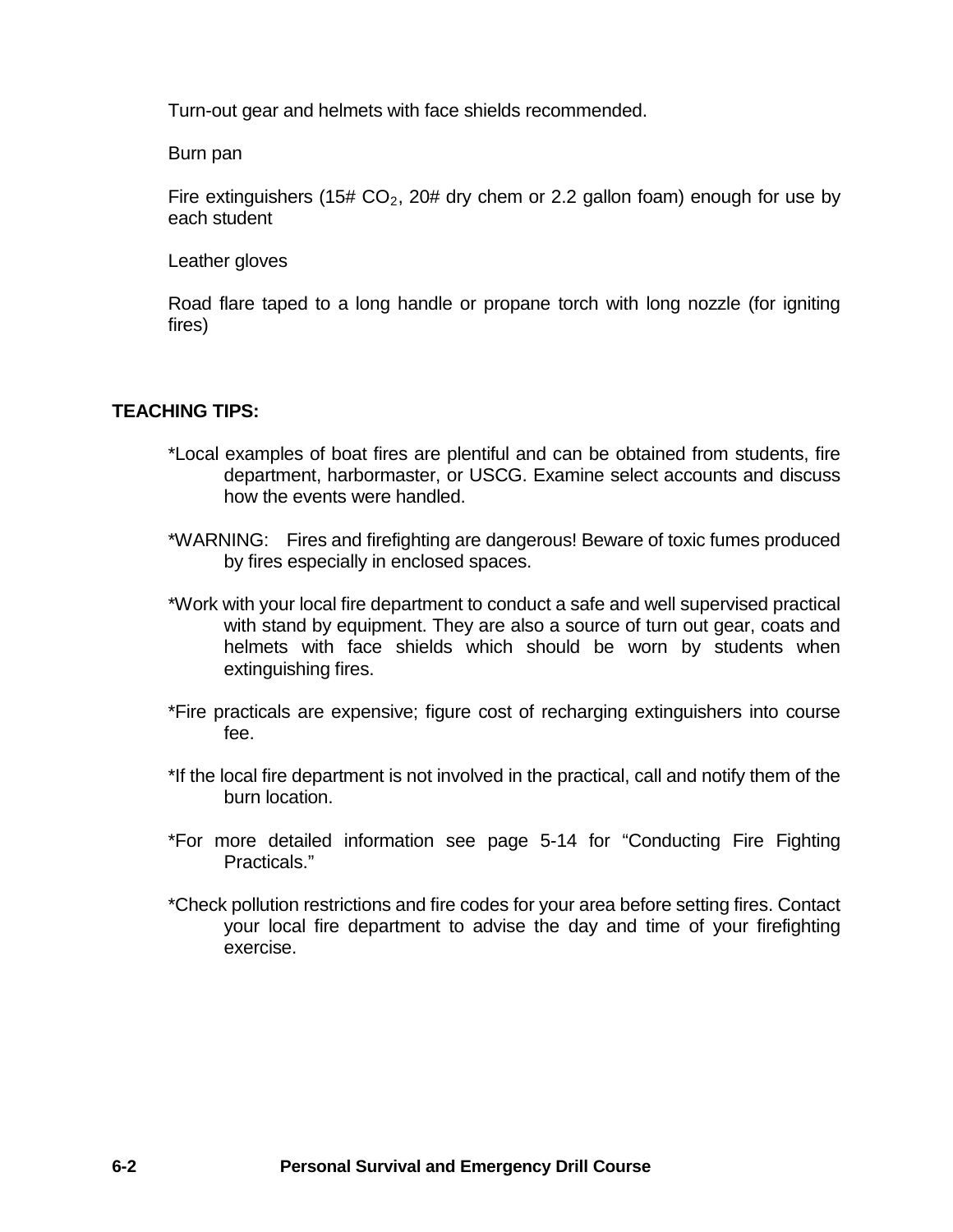## **INSTRUCTIONAL OUTLINE:**

## **I. USCG REQUIREMENTS**

- A. Using pamphlet, *Federal Requirements for Commercial Fishing Industry Vessels*, locate the section on firefighting equipment and identify requirements for your own vessel.
	- 1. USCG has their own rating system for fire extinguishing appliances.
		- a. Uses Roman numerals to indicate sizes of portable and semi-portable extinguishers, I being smallest, V being largest.
		- b. A,B,C, refer to class or type of fire. B-III indicates a medium size extinguisher for use on Type B fires (flammable liquids and gases).

## **II. FIRE SCIENCE**

- A. Fire is a rapid chemical reaction that combines fuel and oxygen to produce heat and light (oxidation).
	- 1. During this reaction, fuels turn to vapor and mix with oxygen at a rapid rate.
	- 2. An external source of heat is usually required to start the reaction.

3.Once started, the fire produces the heat needed to keep burning.

- B. Fuel + Oxygen + Heat + Chain Reaction = Fire
	- 1. The fire tetrahedron.
	- 2. If one of these components is missing, a fire reaction cannot occur.
- C. Fuels exist in three forms:
	- 1. Solids Must absorb a high level of heat energy in order to vaporize. Results in cooler burning than liquids or gases.
	- 2. Liquids most need little heat applied in order to vaporize; give off more heat when burning.
		- a. Flashpoint the temperature at which liquids give off enough vapors to form an ignitable mixture at its surface.
	- 3. Gases exist in a vapor state. Highest heat value. Need little, in some cases, no heat source to ignite.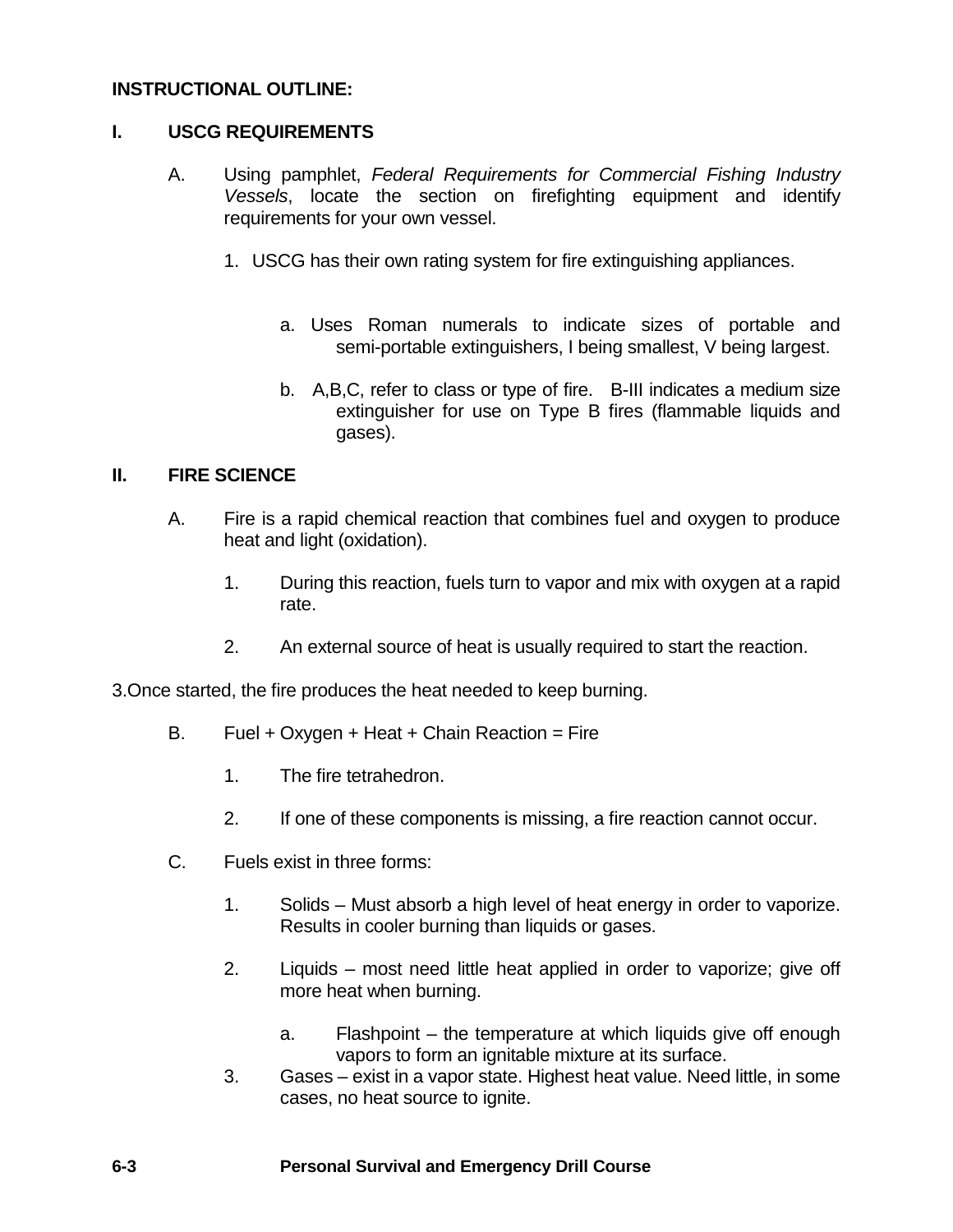- 4. Boats are full of fuel sources for fires. Class should generate a list of sources in all three categories.
- D. Oxygen
	- 1. Air contains the oxygen necessary for burning; air is 21% oxygen.
	- 2. Different fuels require varying amounts of oxygen to ignite.

#### E.Heat

- 1. Can be produced by:
	- a. Friction
	- b. Chemical reactions
	- c. Spontaneous combustion
	- d. Electricity (arcing, sparks, flame)
	- e. Open flames
- 2. Heat can travel from its point of origin to ignite nearby fuels:
	- a. Conduction direct contact from one body to another. Heat can be conducted through solids, liquids and gases (i.e. through bulkheads).
	- b. Convection transferred by a circulating medium like liquids or gas.
	- c. Radiation travels via electromagnetic, light or radio wave.

**III.CLASSES OF FIRE** (based upon type of fuels)

- A. Class A wood, paper, rubber, plastics. Usually leave ash.
- B. Class B flammable liquids and gases.
- C. Class C combination fire involving electricity.
- D. Class D combustible metals and some chemical compounds.
- E. Class K cooking oils.
- F. To remember: A (Ash), B (boils), C (current), D (different), K (kitchen)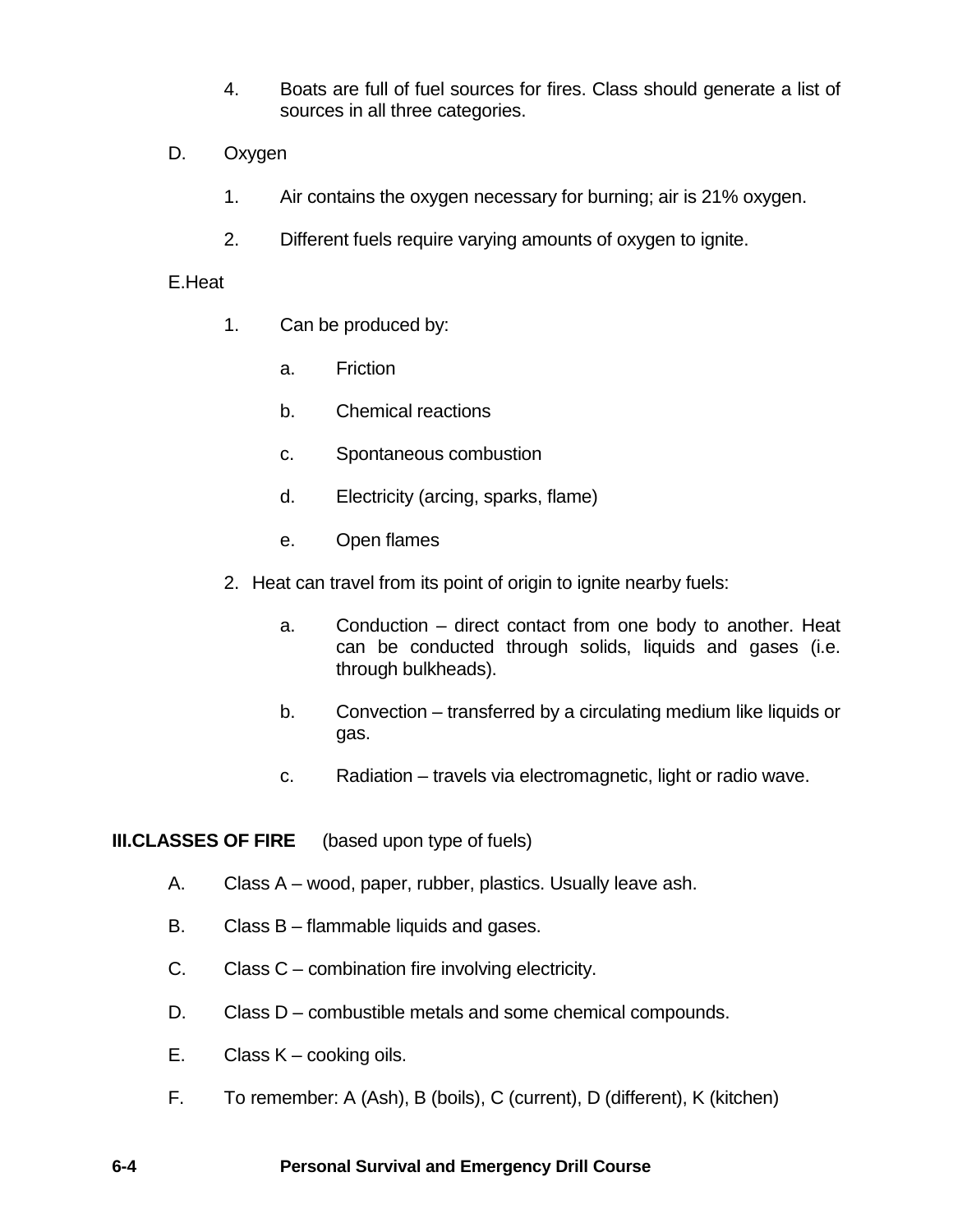#### **IV.EXTINGUISHING AGENTS**

- A. Break the fire tetrahedron by removing heat, oxygen, or fuels and disrupting the chain reaction.
- B. Water removes heat. Class A/B fires.
	- 1. Turns to steam at 212 degrees and expands to 1700 times its original volume
	- 2. Use fog spray for protection, heat absorption and ventilation.
	- 3. Disadvantages:
		- a. Mass and weight can adversely affect vessel stability.
		- b. Corrosive.
		- c. Salt and fresh water conduct electricity.
- C. Foam removes heat and oxygen. Class A/B
	- 1. Forms a blanket of water and chemical mixture which interrupt oxygen supply and cools the fire.
	- 2. Disadvantages:
		- a. Conducts electricity.
		- b. Contains water; can be corrosive.
		- c. Need to keep foam barrier intact.
- D. Carbon Dioxide  $(CO<sub>2</sub>)$  removes oxygen, cools the fuel. Class B/C fires.
	- 1. Does not conduct electricity.
	- 2. Leaves no residue, but not safe for electronics.
	- 3. Non-toxic.
	- 4. Disadvantages:
		- a.  $CO<sub>2</sub>$  displaces oxygen, is heavier that air; in a confined space, operator must guard against suffocation.
		- b. Temperature, 108 degrees below zero, fahrenheit. Can cause frostbite.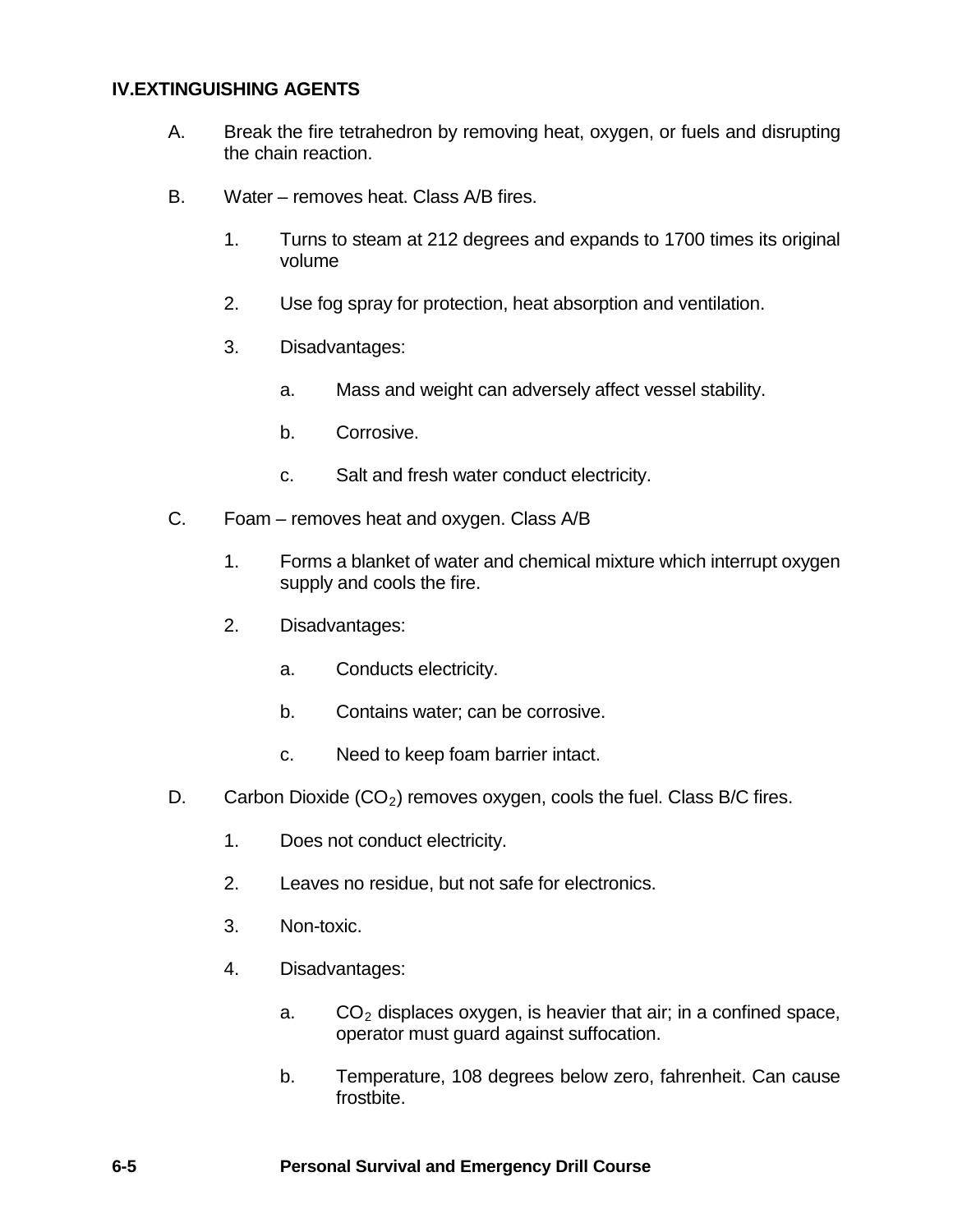- c. High reflash potential, especially if used outside.
- E. Dry Chemical interrupts chain reaction; Class A/B/C or B/C depending on chemical used.
	- 1. Several types available.
	- 2. Does not conduct electricity.
	- 3. Very effective on Class B gasoline fires.
	- 4. Breaks the chain reaction with little or no cooling; reflash is possible if surrounding surfaces are hot.
	- 5. Disadvantages:
		- a. Corrosive.
		- b. Lots of residue; clean up.
		- c. Non-toxic but irritant; can cause alkaline burns.
- F. Halon interrupts the chain reaction. Class A/B/C fires.
	- 1. Twice as effective as  $CO<sub>2</sub>$ .
	- 2. Noncorrosive, nonconductor.
	- 3. No residue. Safe for electronics
	- 4. Disadvantages:
		- a. May become toxic; avoid inhalation. Can displace oxygen and lead to suffocation.
		- b. Destroys ozone; may limit product availability. Replacements are being developed, availability is limited.
- G. Dry Powders Class D fires only.

Specialty item; must use specific powder for specific metals.

H. Baking Soda – Class K fire (cooking oils)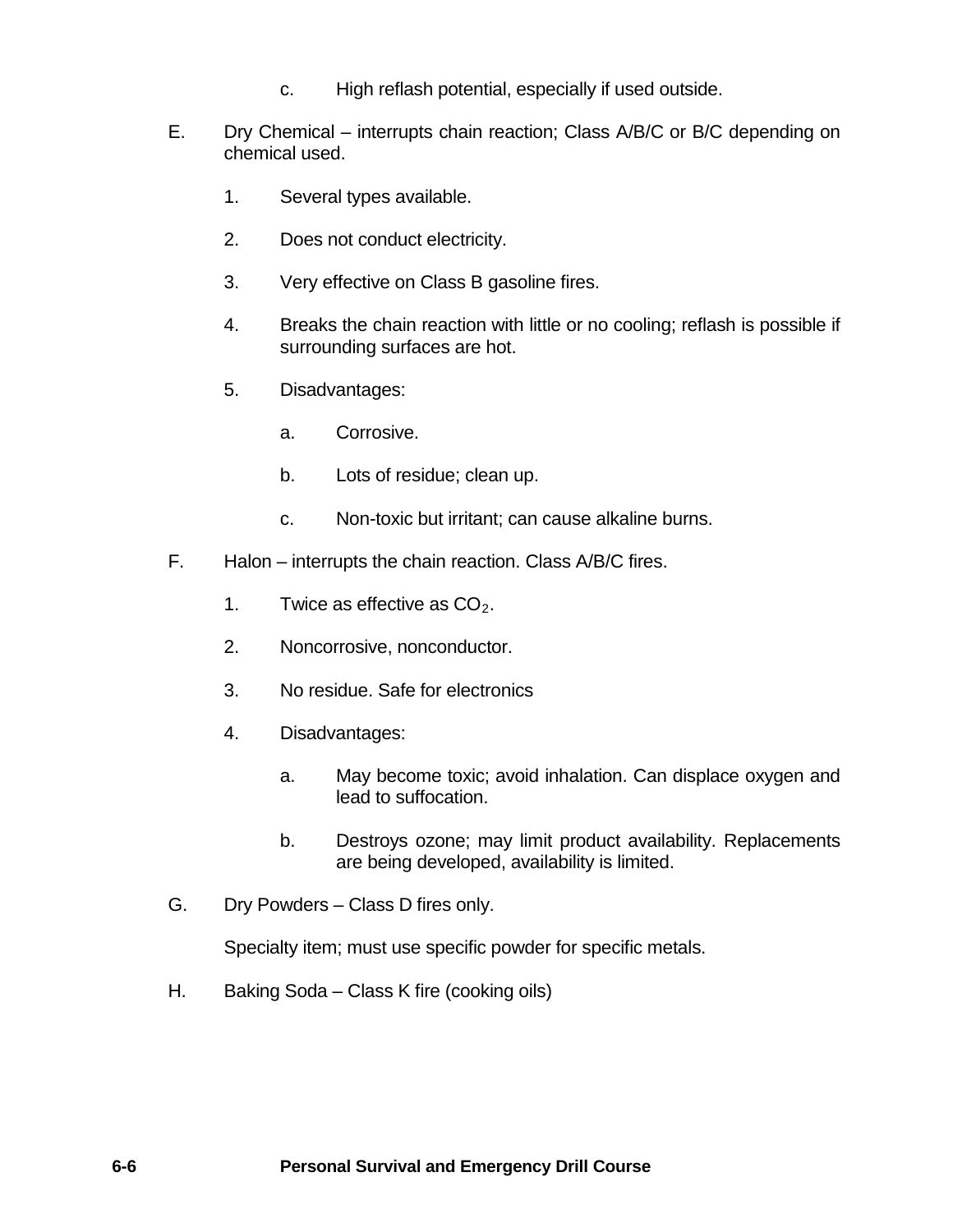# **V.EXTINGUISHING APPLIANCES**

- A. Fixed fire extinguishing systems
	- 1. Designed for engine rooms and high risk enclosed spaces.
	- 2. Halon or  $CO<sub>2</sub>$ .
	- 3. MUST be evacuated before activating; can suffocate occupants.
	- 4. Should have alarm and time delay on automatic activation device.
	- 5. Manual activation device should be located outside the protected area.
- B. Semi-portable
	- 1. Fixed cylinders.
	- 2. Hose reel to deliver extinguishing agent or cylinder on a wheeled cart.
- C. Portable Extinguishers
	- 1. Up to 55 pounds total weight.
	- 2. Designed for small fires; last 5-40 seconds depending on size.
	- 3. Stored pressure type agent and pressure stored in the same cylinder; most have pressure gauges or must be weighed annually.
	- 4. Cartridge type agent contained in main cylinder, expelling gas in separate cartridge that must be punctured to release.
	- 5. Inspect regularly for signs of corrosion, proper location, intact tamper tie and pin, full charge and condition of hose.
	- 6. Should be professionally serviced immediately after use.
	- 7. Stowage vibration may pack powder. Should be periodically turned upside down and shaken.

## **VI. TACTICS FOR FIRE ABOARD VESSEL**

- A. Alarm
	- 1. Sound the alarm.
	- 2. Account for crew.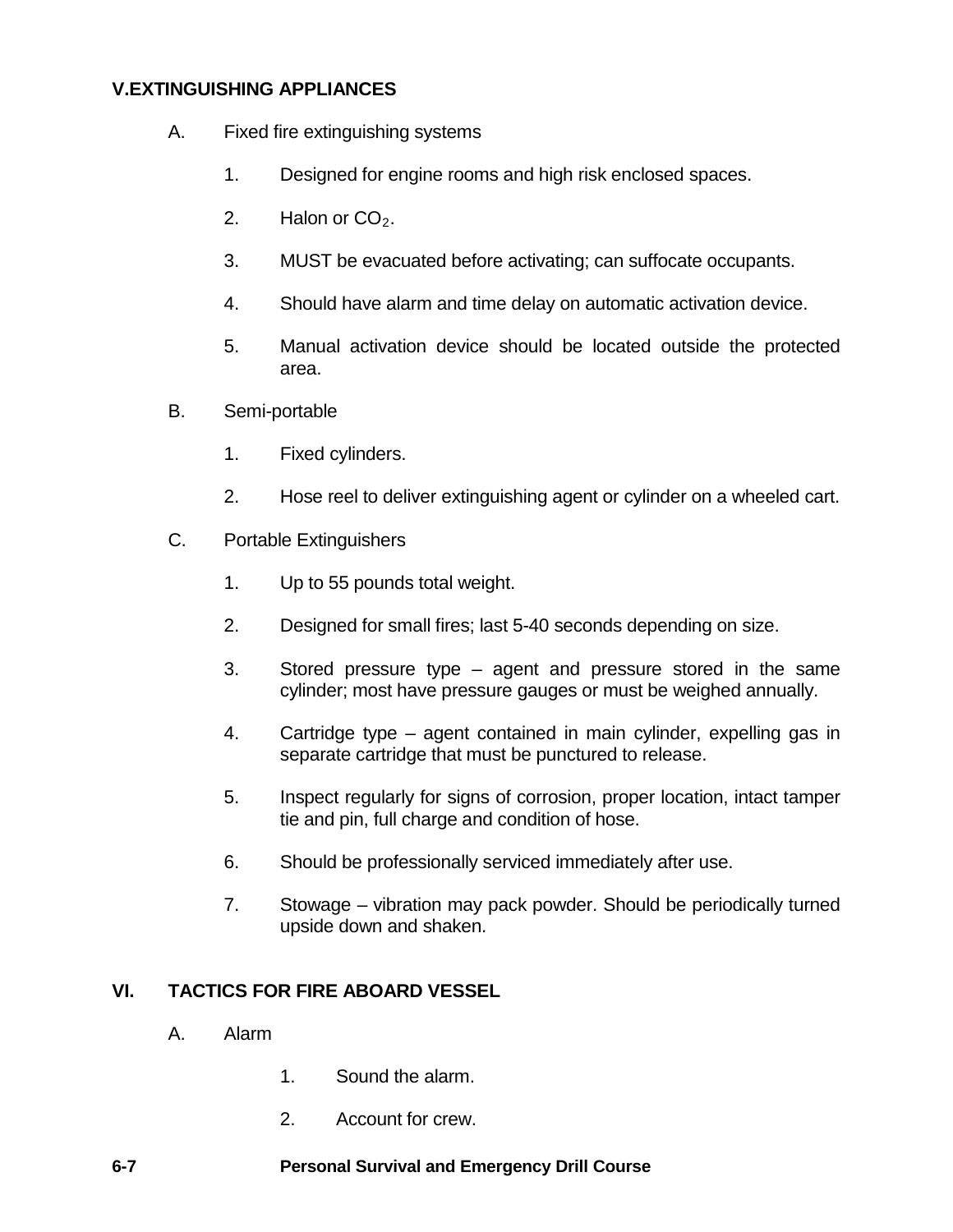- 3. MAYDAY do not wait to see how things develop.
- B. Organize and Stage
	- 1. Crew to pre-assigned stations with fire gear.
	- 2. Move survival gear to protected area vessel may have to be abandoned.
	- 3. Lead an organized attack on fire.
- C. Restrict and Confine
	- 1. Shut down fuel, ventilation and electricity to affected spaces.
	- 2. Position vessel so flames and gases are blown overboard.
	- 3. Establish boundaries; cool surrounding structures with water to prevent spreading.
- D. Attack and Extinguish
	- 1. Charge hose lines; bring charged fire extinguishers.
	- 2. Crew works in pairs.
	- 3. Always have an exit and back up.
- E. Overhaul and Restore
	- 1. Remove flammable residue and wreckage.
	- 2. Ventilate and inspect space for structural damage and hidden fire.
	- 3. Remove freestanding water or foam (dewatering).
	- 4. Soak involved combustibles in a water filled drum or trash can before disposal.

# **VII.PREVENTION**

- A. Maintenance and cleanliness.
	- 1. Engine room
	- 2. Galley
- **6-8 Personal Survival and Emergency Drill Course**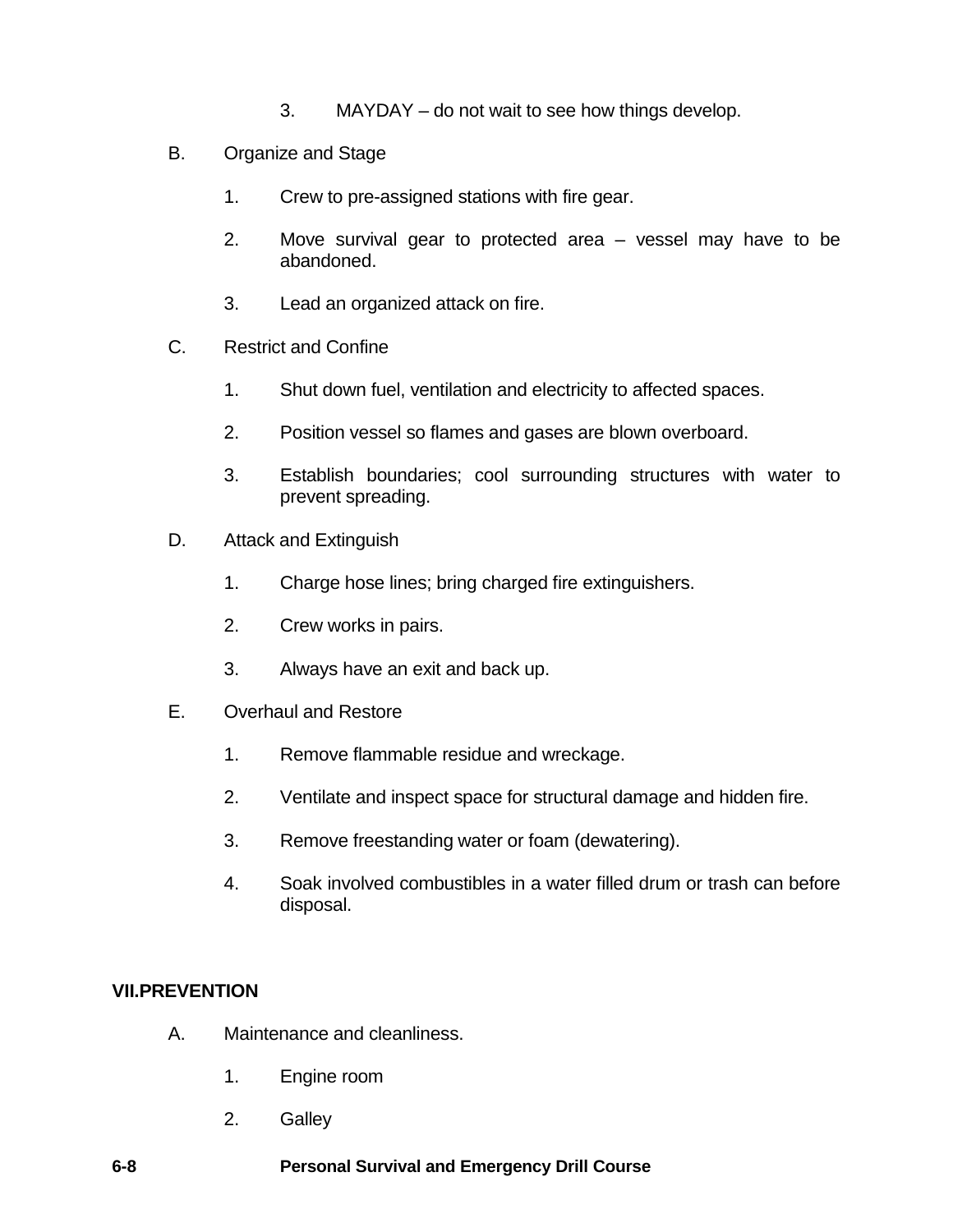- 3. Berthing, accommodation spaces
- 4. Storage areas
- 5. Cite examples of flammables in each of these areas; ask for examples of those items burning.
- B. Drills knowing WHAT to do can save you.
	- 1. Suggest weekly.
	- 2. Required monthly.
- C. Weekly inspections of hazardous areas and equipment.
- D. Hot work (welding, etc.) use precautions and post a fire watch.
- E. Install and maintain smoke detectors.
- F. Smoking a leading cause of fire. A very mobile heat source. Prohibit in risk areas; provide proper disposal.
- G. Fuel System and hydraulic systems:
	- 1. Flame screens
	- 2. Spray shields
	- 3. Remote control
	- 4. Drip pans
- H. Design protection
	- 1. Plug bulkhead penetrations
	- 2. Keep doors/hatches closed
	- 3. Ventilation system/dampers
	- 4. Wrap/lag exhaust lines

## **VIII.HAZARDS**

- A. Toxic marine paints and coatings.
- B. Plastics give off toxic fumes when they burn.
- **6-9 Personal Survival and Emergency Drill Course**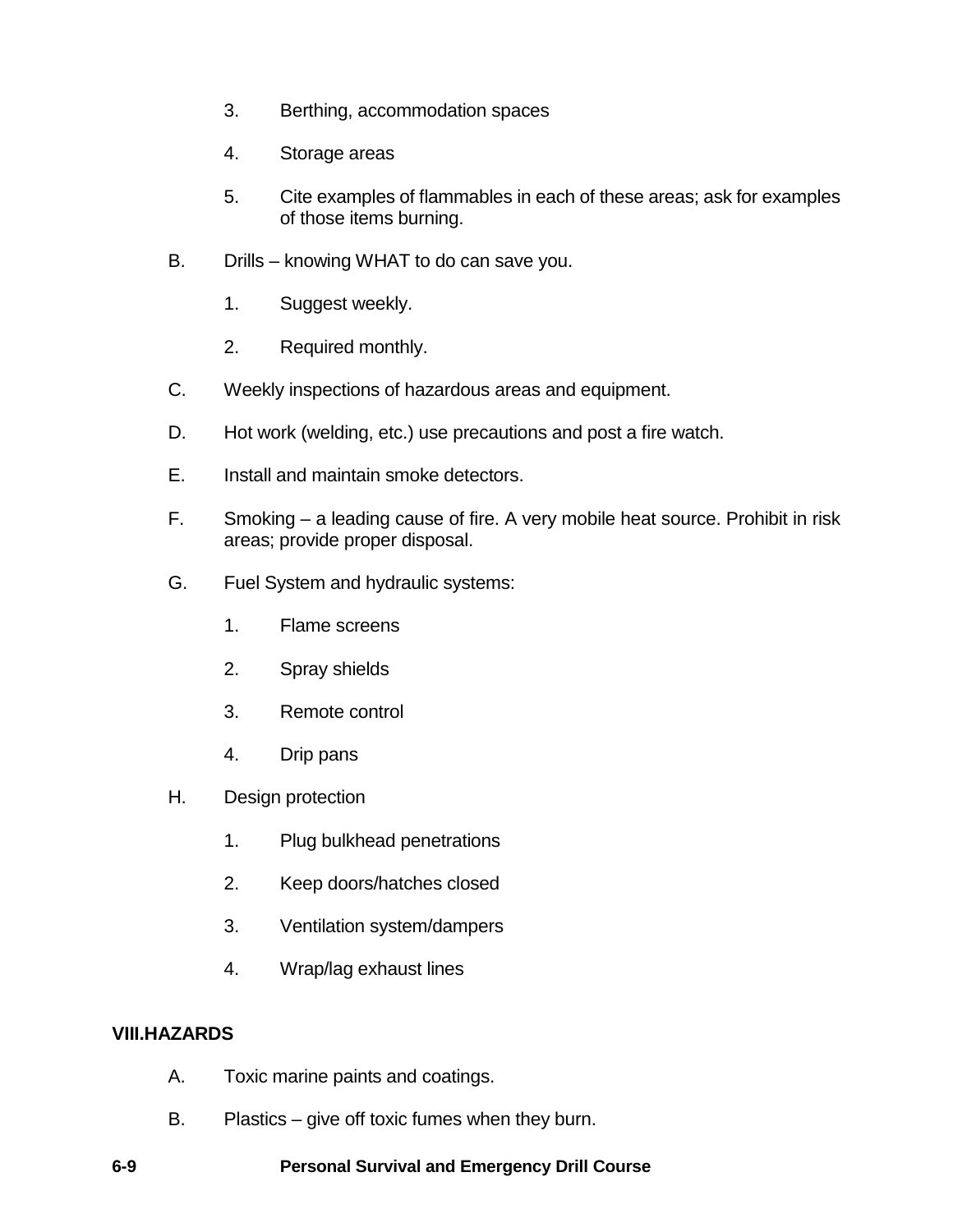- C. Batteries
	- 1. Produce flammable hydrogen gas when being charged. Must be ventilated.
	- 2. Contain sulfuric acid.
- D. Rigid polyurethane insulating foams; flammable and toxic.
- E. Instability of old chemicals.
- F. Dusts.

## **IX. EMERGENCY INSTRUCTIONS AND STATION BILLS**

- A. USCG regulations require emergency instructions to be provided for fire emergency to include:
	- 1. Signal for fire emergency
	- 2. Location of firefighting equipment
	- 3. Procedures for dealing with fire aboard the vessel
	- 4. Instructions/assignments for crew (station bill)
- B. Must be posted on vessels with crews of four or more
	- 1. Readily available on vessels with crews less than four
- C. Review sample emergency instructions for fire
	- 1. Notify pilothouse to sound general alarm and issue MAYDAY
		- a. Signal continuous ringing of the general alarm
	- 2. Account for personnel
	- 3. Shut off air supply to fire close hatches, ports, doors, vents, etc. if fighting fire indirectly.
	- 4. De-energize electrical systems supplying affected space
	- 5. Assemble firefighting equipment
	- 6. If fire is in machinery space, shut off fuel supply and used fixed extinguishing system, if appropriate

## **6-10 Personal Survival and Emergency Drill Course**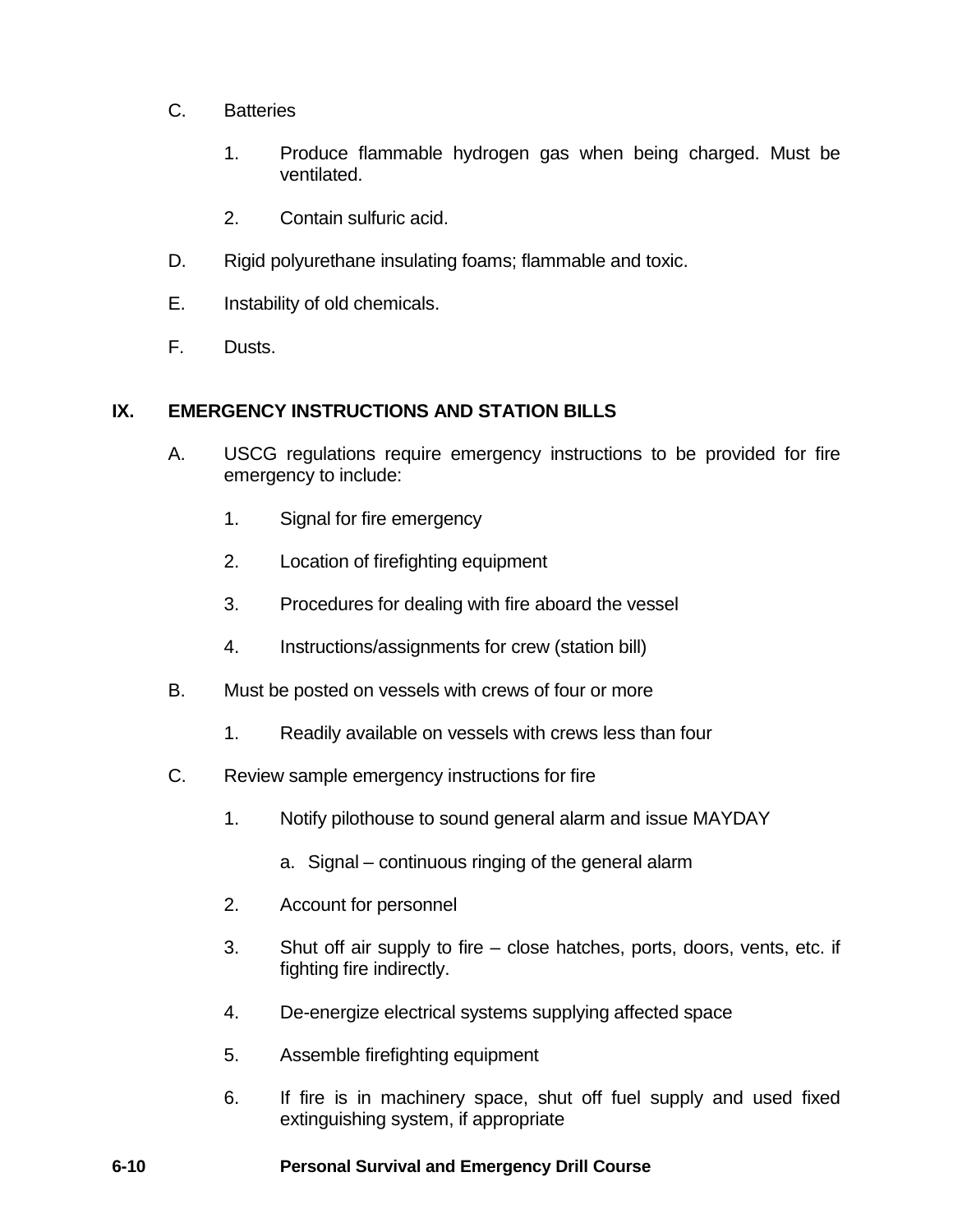- 7. Maneuver vessel to minimize effects of wind on fire
- 8. If unable to control fire, notify CG and nearby vessels. Prepare to abandon ship.
- 9. Instructions should be customized to suit your vessel and equipment.
- D. Complete station bill for "class crews" for practice drills.
	- 1. Students fill in location of firefighting equipment on practice drill vessel.
	- 2. Complete station bill if time allows.

# **X.SUMMARY**

- A. Fire on board means no one to call, nowhere to run. Through routine inspection, prevention, and practice with firefighting technique, you can reduce your chances of having to deal with a life threatening fire.
- B. Monthly hands-on drills are required and a good method for building skills in handling the equipment. In an emergency, you want to act on instinct - which comes from knowing what to do.
- C. Beware of being overcome by toxic fumes and smoke, especially in enclosed spaces. This is an insidious hazard in most fires.
- D. Emergency instructions and station bills regarding fire emergency are required.
	- 1. Instructions should reflect your vessel and equipment.
	- 2. Frequent drills will insure cross training of crew.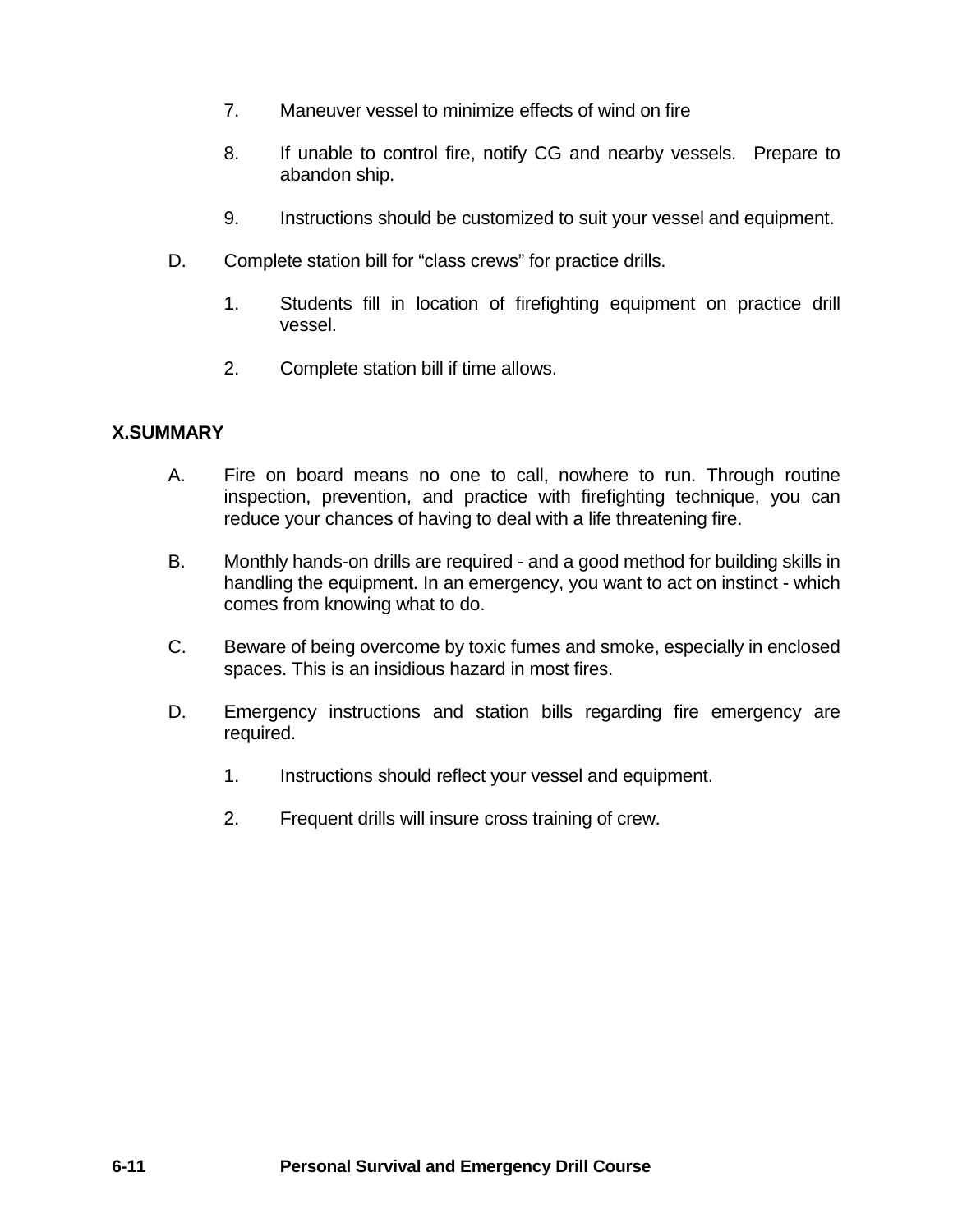## **REVIEW QUESTIONS:**

1. The type and amount of fire extinguishing equipment required by the USCG on board your vessel is determined by its length. True or false?

ANS: True.

2. Name the four sides of the fire tetrahedron.

ANS: Fuel, oxygen, heat, and chain reaction.

- 3. List five classes of fire and the extinguishing agent for each.
- ANS: A Wood plastic, rubber. Water, foam, drychem, Halon.
	- B Flammable liquids/gas. Foam,  $CO<sub>2</sub>$ , Halon, Dry chem, water fog.
	- C Electrical.  $CO<sub>2</sub>$ , Halon, dry chem.
	- D Combustible metals. Dry powder.
	- K- Kitchen (cooking oils)
- 4. List 5 tactical considerations for fighting a fire on board a vessel.
- ANS: 1) Alarm
	- 2) Organize and stage
	- 3) Restrict and confine
	- 4) Attack & extinguish
	- 5) Overhaul and restore

5.Identify at least 4 special hazard areas.

ANS: 1) Engine room, 2) galley, 3) berthing, 4) hot work areas, 5) paint lockers.

# **SKILLS CHECKLIST:**

- 1. Skills check items can be completed during the firefighting practical or practice drills.
- 2. If your group requires fireman's outfit and SCBA, add this to your practice session and check it off at this time.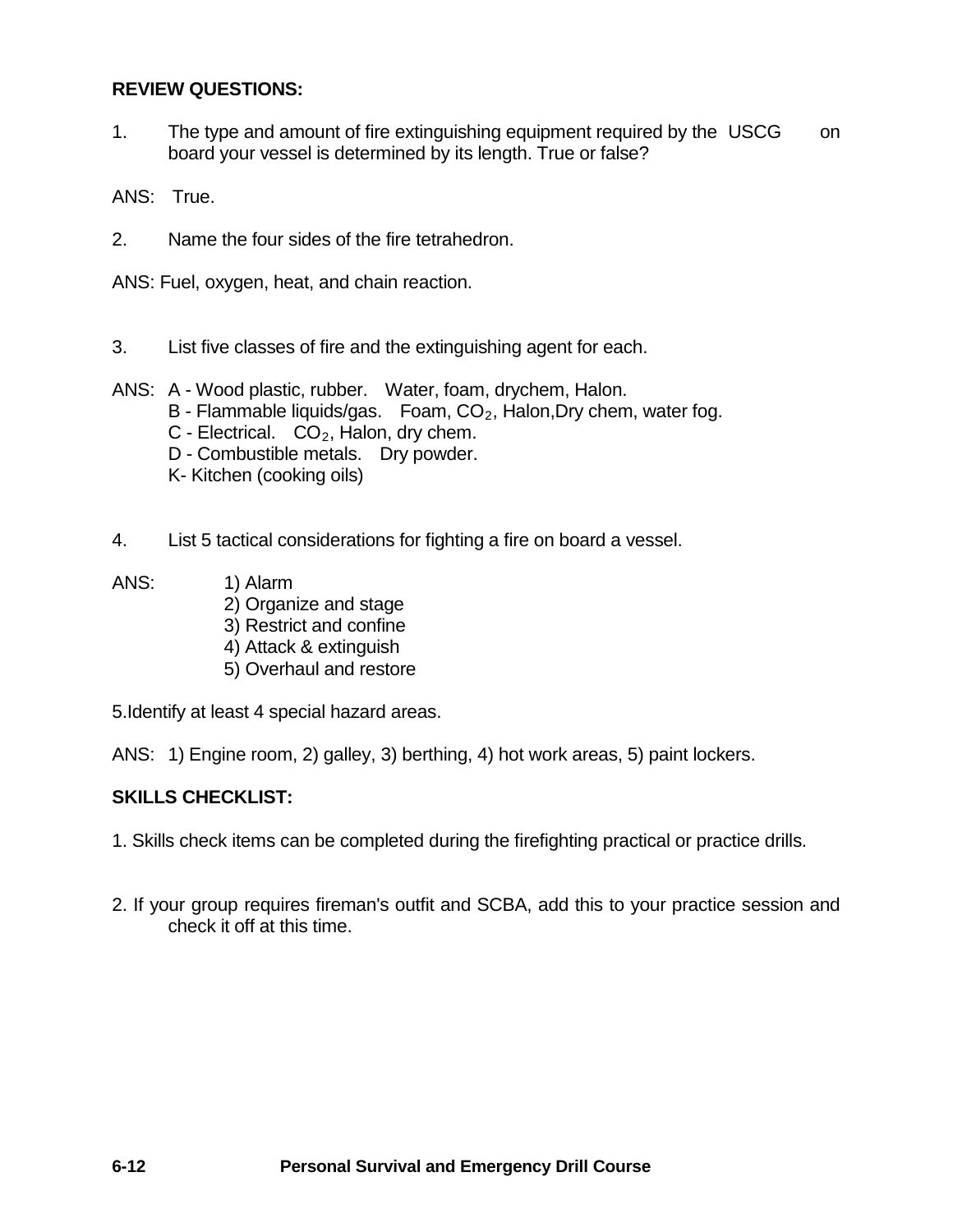## **GUIDELINES FOR FIREFIGHTING PRACTICALS**

#### **WARNING: Do not attempt this practical unless you are a certified firefighter/marine safety instructor or obtain trained firefighter assistance.**

- **LOCATION:** Select an area at least 50 feet square, free of hazards: buildings, fuel tanks, woods, traffic. Be on the lookout for any potential fuel sources.
- **NOTIFY:** Local police and fire departments of your plans. Your local fire department is an excellent resource for this activity; generally they actively support public education and are eager to get involved with your practice session. If possible, request to have trained firefighter support standing by. In addition to their expertise, professional firefighters have the authority to ensure the safety of your practicum site (such as moving vehicles, diverting traffic/pedestrians)

ASSEMBLE: Steel burn pans (halved, clean, 55 gallon drums can be used)

Diesel fuel, gasoline and water or a propane system run through a pan of water is better environmentally and presents less risk.

Portable extinguishers (1 per student if possible)

1. Dry chemical  $2.$  CO<sub>2</sub>

 $CO<sub>2</sub>$ 

Long handled tool or propane torch for lighting fires.

First aid kit with burn treatment aids.

Hard hat with face shield for students (at least two)

Students will be putting out pan fires using handheld extinguishers. Fill burn pans to within six inches of the top of the pan with water. Add two gallons of fuel (less if using smaller pans). If using diesel fuel, you may need to add gasoline (about one quart) to ignite the fire. As the exercise proceeds, you may need to add more diesel fuel and or gasoline to help ignition. Beware of reflash when adding additional fuel to hot pans! Use a long handled tool like a propane torch with a metal tube extension to ignite fires. If you are using halved steel drums, be sure they are well seated on the ground so they will remain stable and not roll. **SAFETY FIRST!**

**AT SITE:** Reassess the weather conditions (wind, etc.) for safety and reevaluate the site for hazards. Assemble students and extinguishers. Issue gloves, hard hats and turn-out gear if available to start-up team. Instruct students to work in teams. There should always be a lead person and a back-up. Also have a marked line in front of the fire beyond which students should not pass to help prevent injury. At your signal, students will advance on the fire in twos; one person in the lead and one back-up. As soon as the lead person's extinguisher is exhausted, the backup assumes the lead position and another back up person advances. The next person waiting should be prepared to advance to the backup position at any time. Make sure students